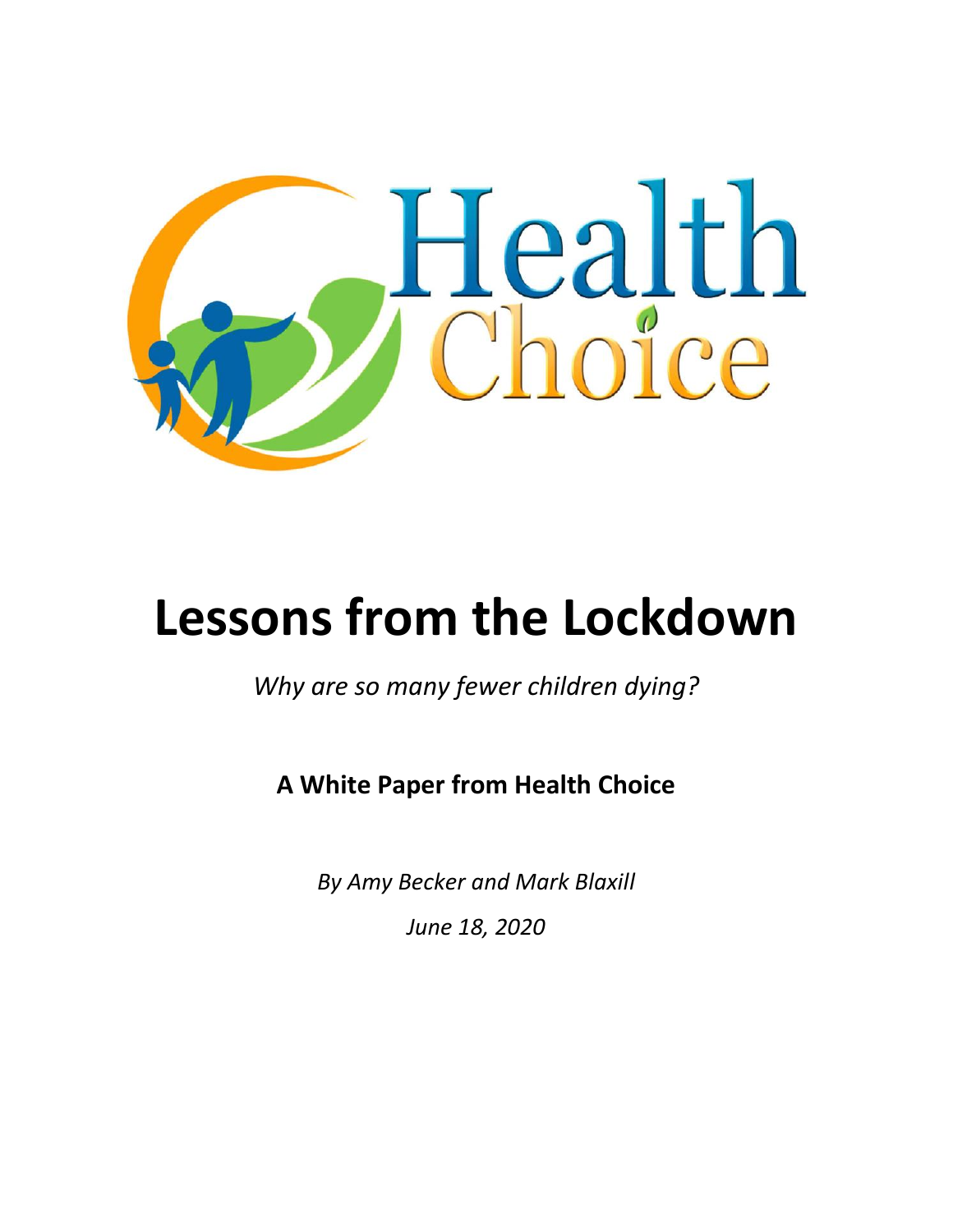Covid19 is a serious public health issue, but the breathless reporting among the media of positive tests and an ever-rising death toll does little to instruct us about the true nature of the virus and the unprecedented steps taken to prevent its impact. As in many complex and pervasive health phenomena, there are many ways to measure health effects, but in our view the proper measure of impact is not a narrow or intermediate metric, but rather total health outcomes. In the case of a pandemic virus affecting large populations and where the immediate concern is sharp increases in deaths, the best measure of outcomes is not a selective measure of deaths somehow attributed to the disease but instead is deaths from all causes. For perspective, these deaths must be compared to historical death rates from all causes in prior years (Percent of Expected Deaths). As we will show, a balanced view of the broader American Covid19 experience demonstrates both the scale and variability of its negative outcomes in older Americans, especially the elderly, but also some unexpected positives. Surprisingly, U.S. mortality rates have declined among young people during the lockdown, especially among infants. These trends have gone largely unnoticed and remain unexplained.

Death rates from all causes vary widely and somewhat predictably. The most pronounced variation occurs by age cohort (most deaths occur in the elderly) and by time of year and to a lesser extent by geography. All-cause deaths are cyclical, commonly rising in the winter months and "flu season" and then falling to lower levels as warmer weather arrives. To the extent that death rates vary by region, this is mostly a result of differences in the age mix of residents. In the case of Covid19, death rates are not yet known to be cyclical but they do vary significantly by age and geography.

In the analysis that follows we have examined the evidence on total death rates by geography (mostly by state), by age group and by week (and flu season). We have extracted eight main lessons. Some of these are part of the ongoing conversation around Covid19; others are unexpected or at least have not been widely circulated. Why this discrepancy? Since the infectious disease establishment has controlled the "pandemic" narrative, the variance between this evidence and conventional wisdom is largely driven by longstanding bias and error patterns among the experts in that community.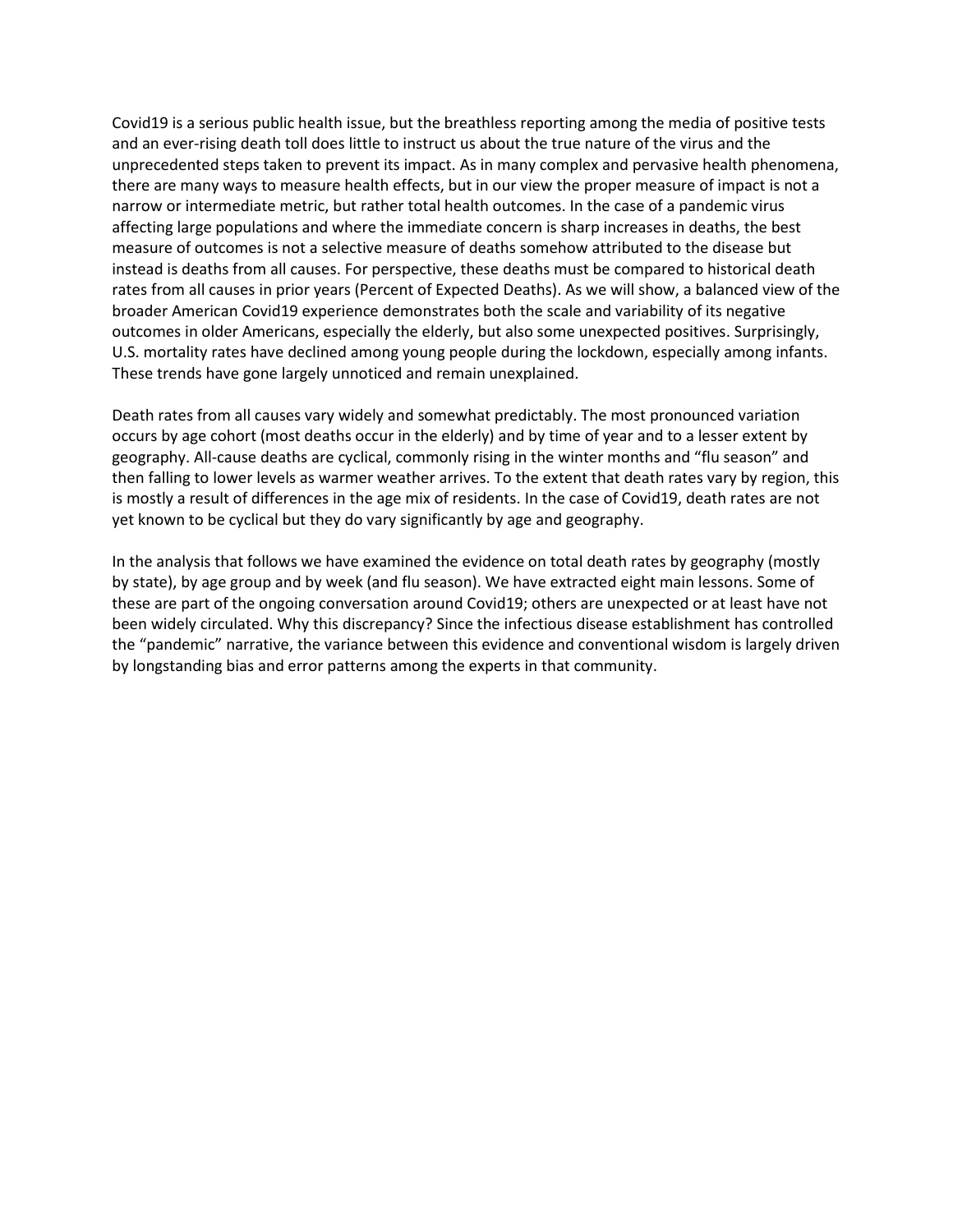

1. **Overall US trend.** The Covid19 impact on all-cause deaths has been sharp and clear.

Tens of thousands more Americans than expected died in a brief period. Before mid-March, overall U.S. deaths were trending at a level no different from recent years at between 55-60,000 per week. Beginning in the week ending on March 28, all-cause deaths began rising sharply, peaking in the week ending April 11 at around 75,000, or 137% of Expected Deaths for the week. Immediately thereafter, allcause deaths began dropping sharply. Within five weeks, all-cause deaths were back to their typical range. By the week ending May 16, the measurable pandemic death impact had ended even though Covid19-related deaths most certainly had not.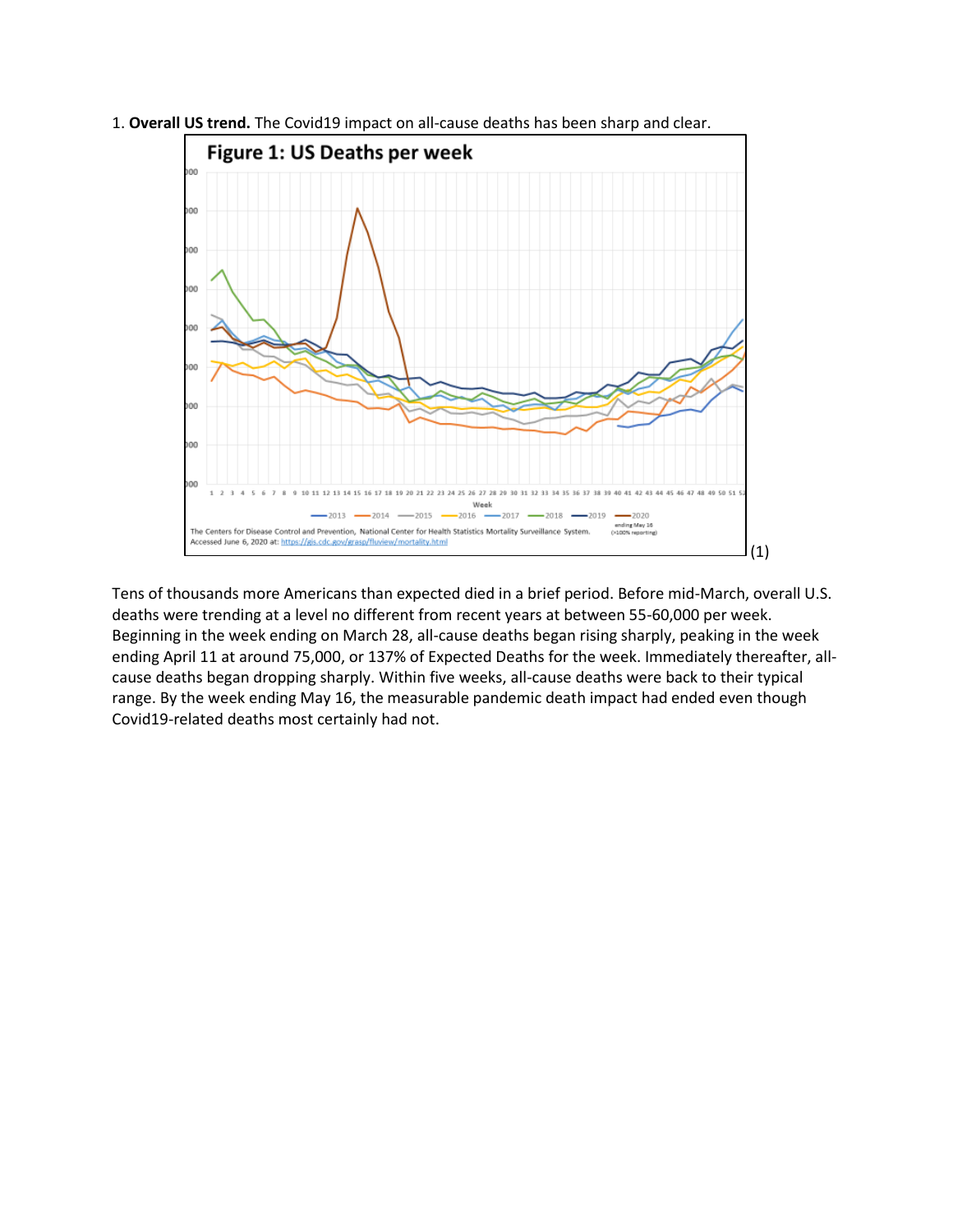

Attributing a Cause of Death (COD) to COVID-19 is not always clear-cut, due to significant overlap among COVID-19, Pneumonia, Influenza, and presumably other primary CODs.



That said, the spike in deaths officially attributed to COVID-19 occurred in tandem with the spike in allcause deaths, leaving little doubt that Covid19 was the main contributor to the excess of expected deaths between March 22 and May 9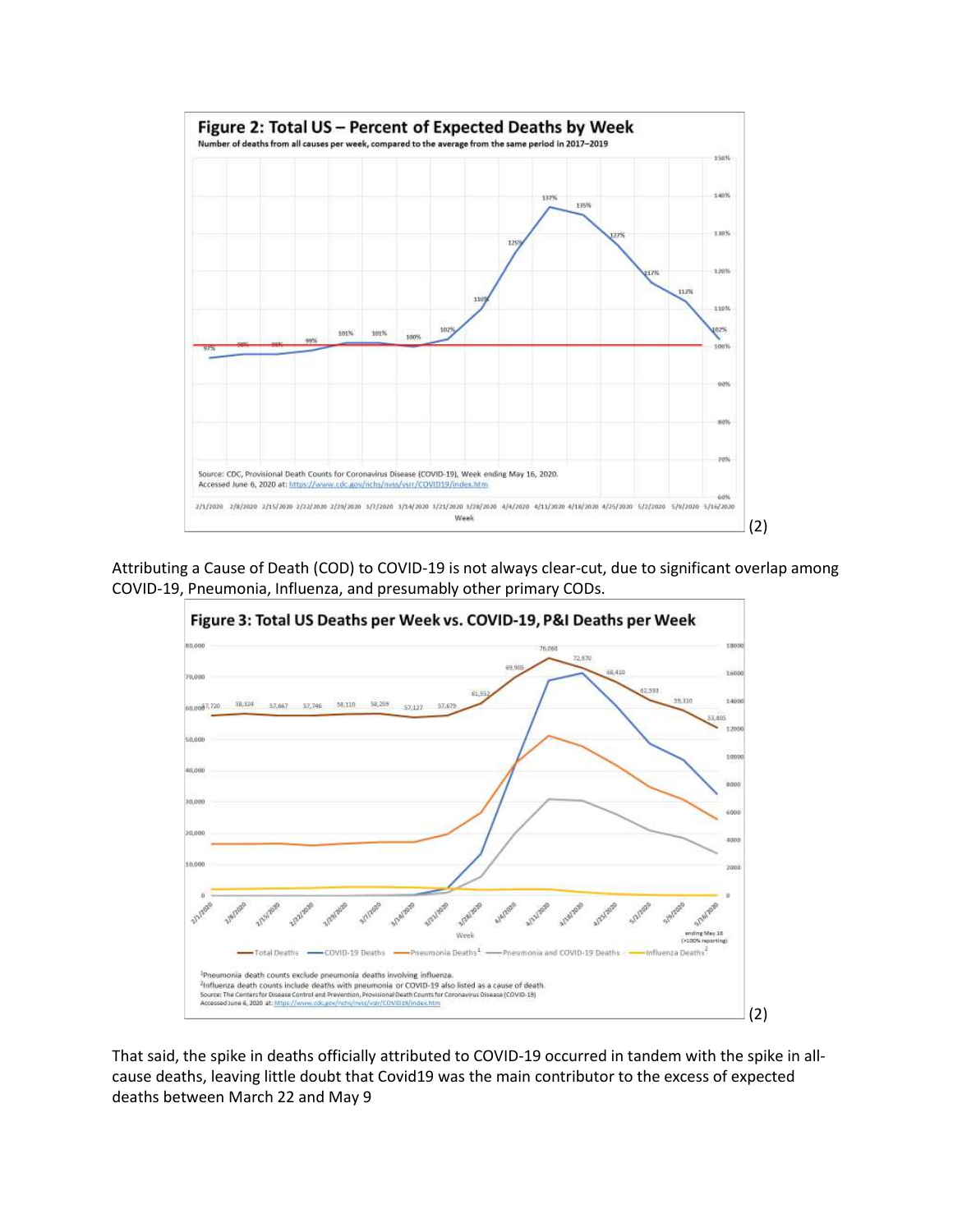

At least in this 8-week period, the Covid19 pandemic was considerably worse than a typical flu season. To the extent that all-cause deaths fell back to expected levels during May, the excess mortality attributable to the pandemic has passed.

2. **Localization**. Increases in all-cause death rates during the pandemic have been extremely localized, varying widely by state/jurisdiction. For the 3 ½ month period surrounding the pandemic, starting on February 1 through May 16 (the most recent period with 100% reporting), total deaths in the US came in at 105% of expectations.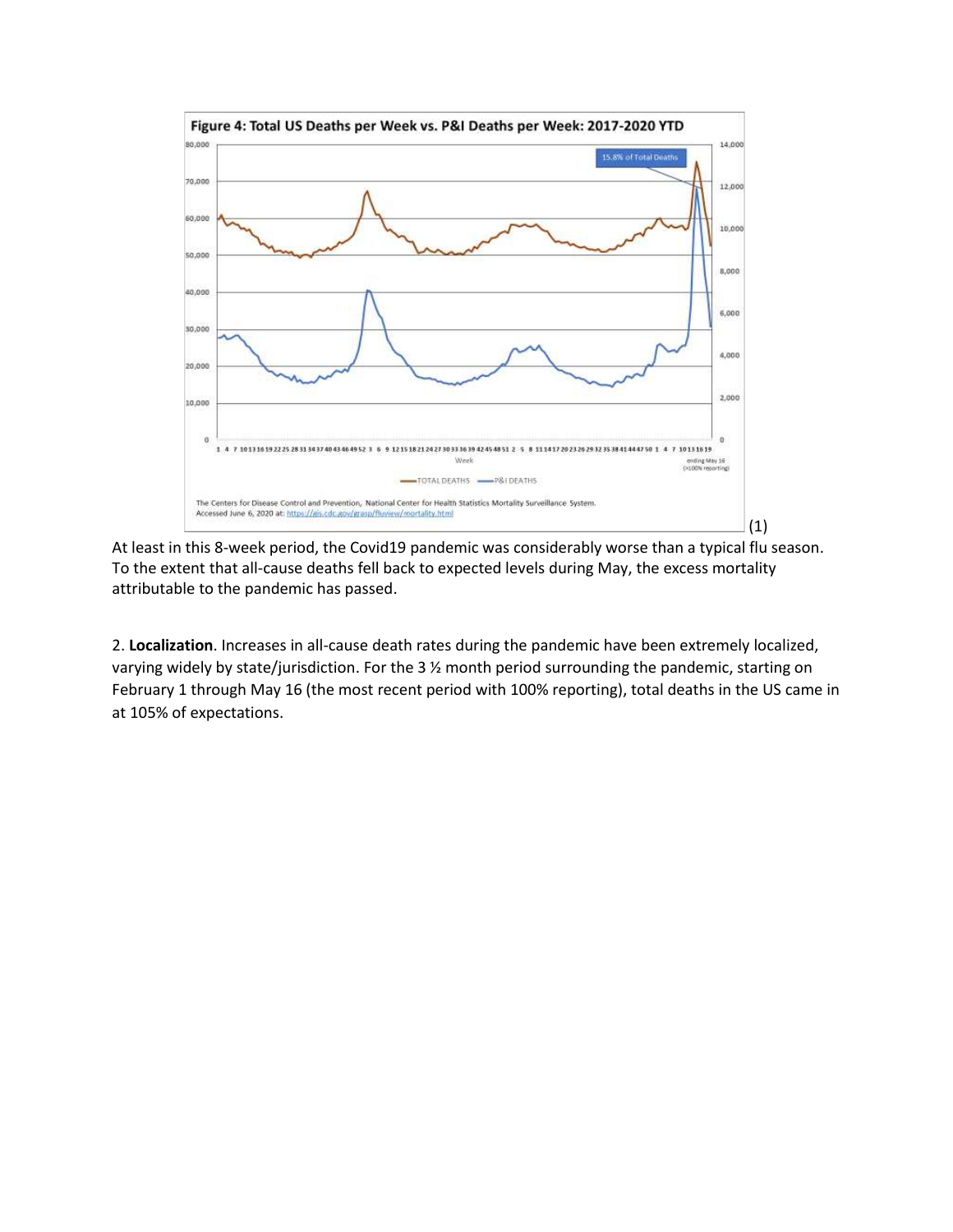

Many states actually saw *lower than expected* deaths during the period. To be sure, an excess death rate of 5% for the entire U.S. is considerable but also far short of the apocalyptic narrative the pandemic has received.

Greater-than-expected death rates were heavily concentrated in the Northeastern corridor. New York City and its surrounding area, including New Jersey, New York State (although possibly not upstate New York), Connecticut, Massachusetts, Maryland and the District of Columbia have so far comprised 6 of top 8 jurisdictions with excess all-cause deaths. New York City was hit especially hard. In a typical spring, New York City could expect 700-800 all-cause deaths per week. From mid-March to mid-May, that number spiked sharply, by ten times that amount, reaching over 7500 deaths in the peak week ending April 11.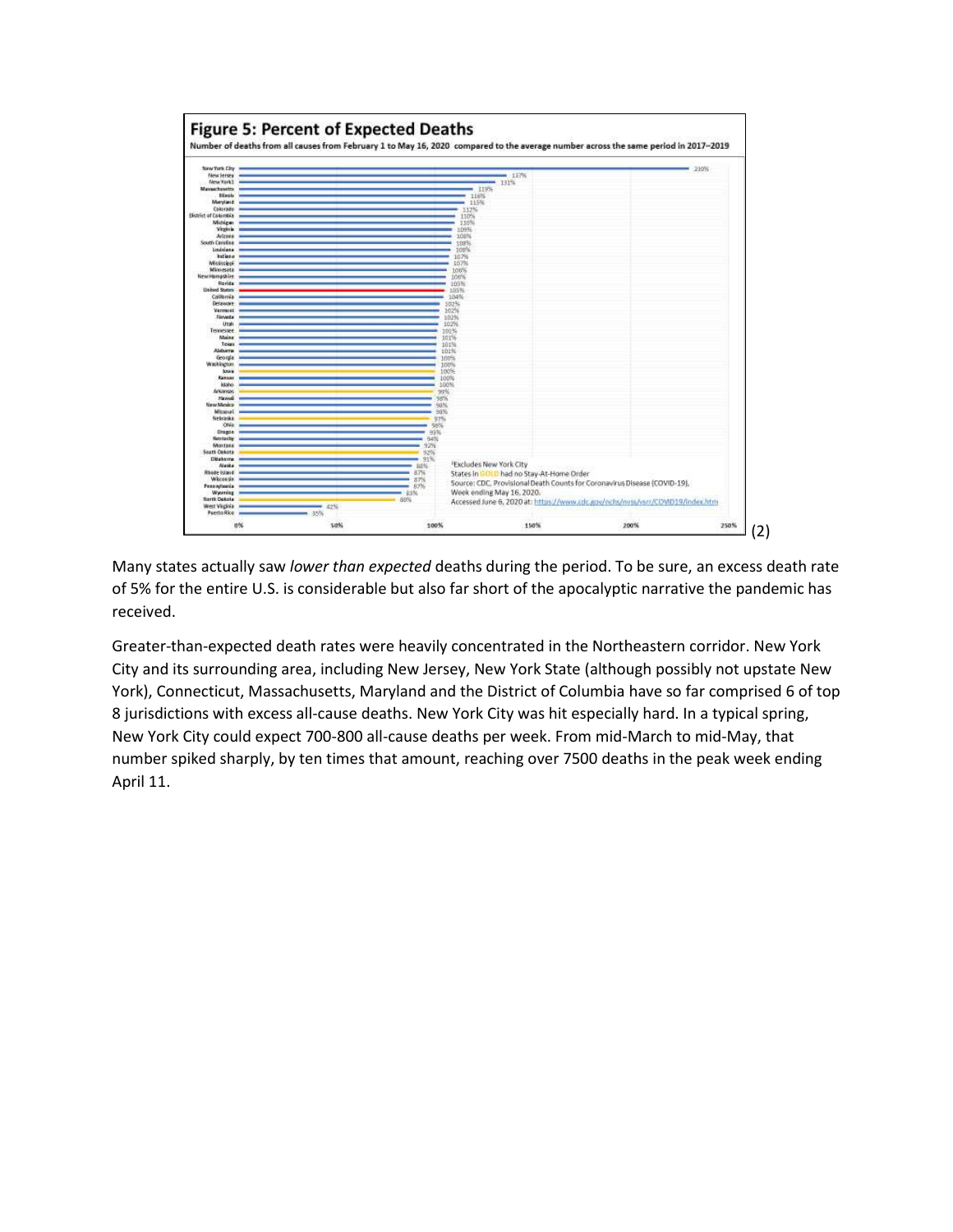

Other Northeastern states saw sharp increases in expected deaths but nowhere near New York City's rate.



The timing of the peaks has varied, Massachusetts came soonest, followed by Maryland, New York City New York State and New Jersey. Nevertheless, the entire region saw declines in expected deaths starting in May.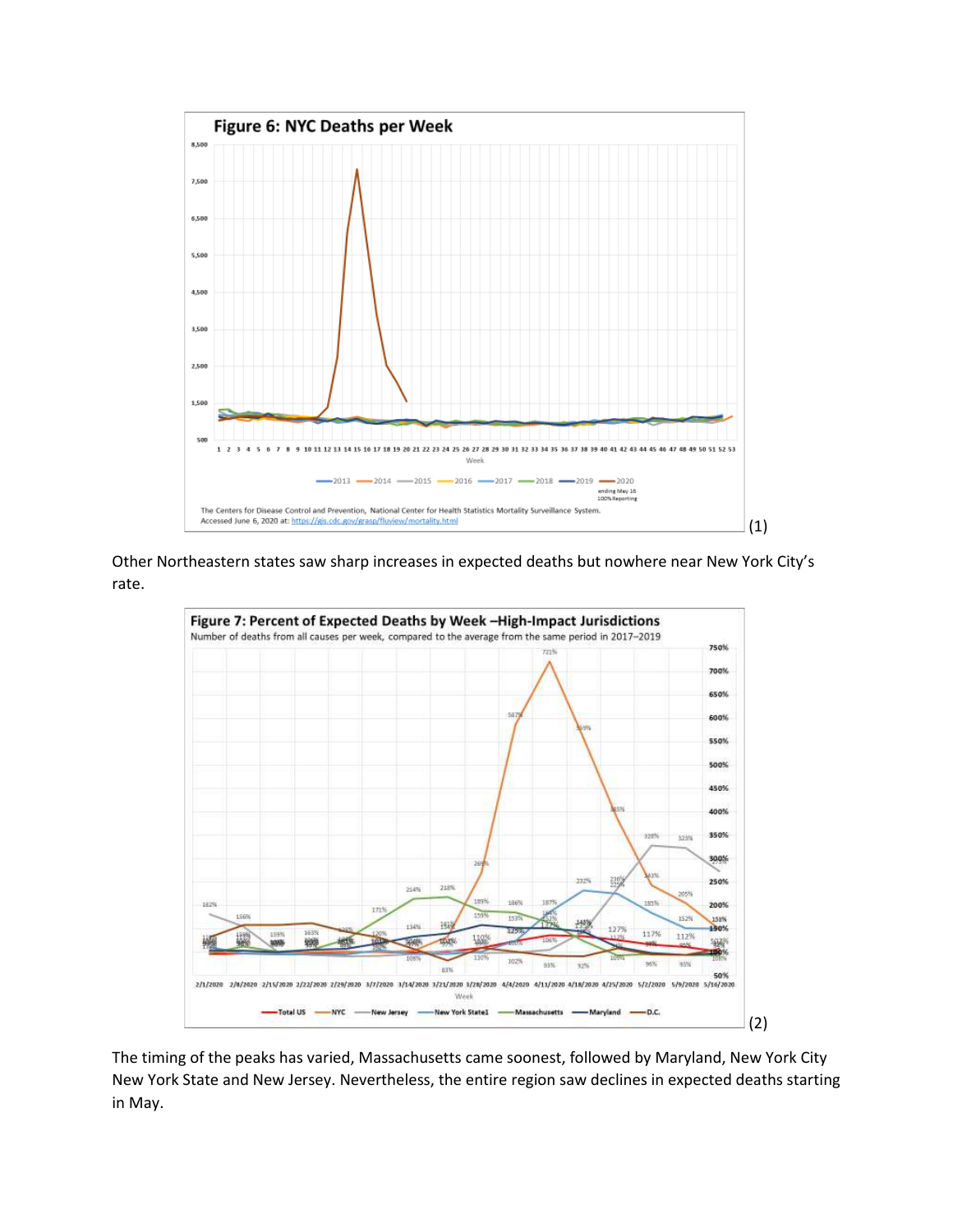Many states saw no or only a modest increase in expected deaths, including some of the largest states such as California, Florida and Texas.



This suggests there may have been specific factors that influenced the experience in New York City that were not shared elsewhere.

3. **Variation by policy environment**. To the extent that policies have varied across the states, it is not clear that the imposition and/or presence of stringent lock-down policies had much to do with the variation in excess deaths. Less stringent lockdown policies were not associated with higher death rates. In fact, the 5 states that chose not to impose a lockdown are among the roughly 20 jurisdictions with no excess deaths at all.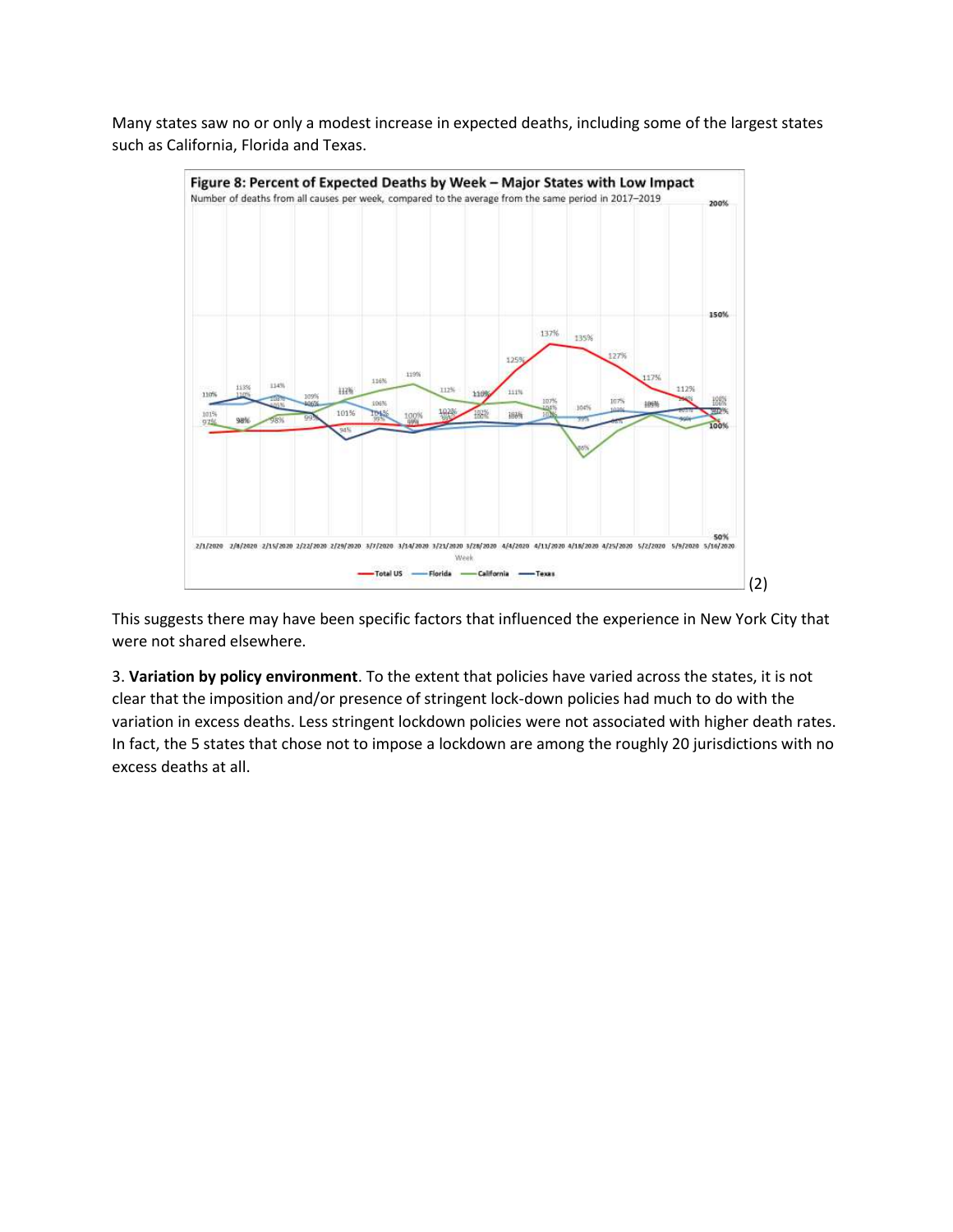

Several states with the most aggressive lockdowns, including California, Maine, Minnesota and Pennsylvania showed almost no excess deaths effect. Despite huge population centers, California looked nothing like New York City and State. Maine, a mostly rural state, imposed among the more draconian policies with essentially no reason. Minnesota followed a far more aggressive lockdown policy than its neighboring states of Iowa, South Dakota, North Dakota and Wisconsin. Yet it's Covid19 deaths were among the most concentrated in the country: roughly 80% of Minnesota's Covid19 deaths occurred among the infirm elderly who were residents of long-term care facilities.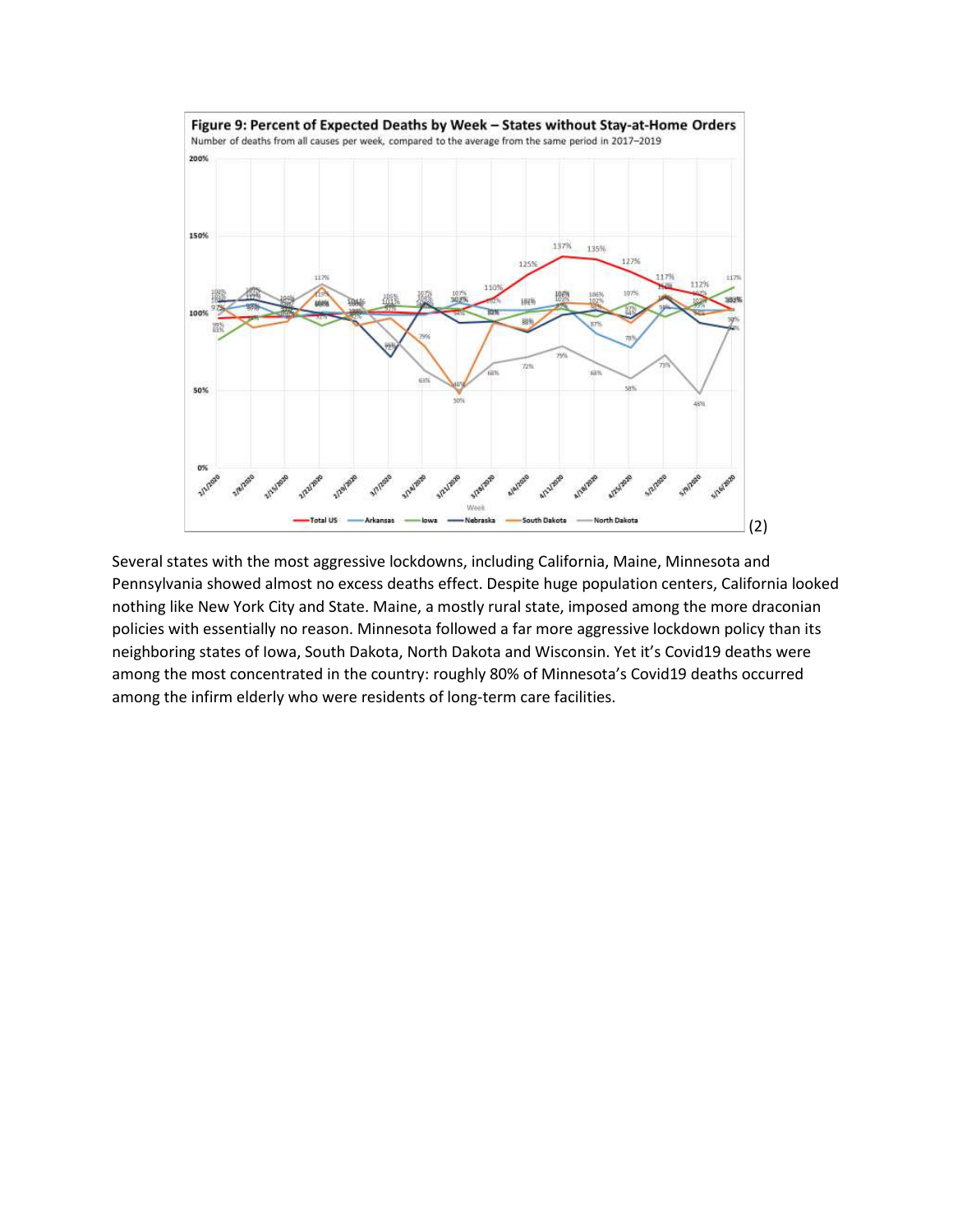

Did aggressive lockdowns stave off the worst-case scenario, preventing vulnerable states from becoming disaster areas like New York City? No controlled experiment will give us that answer. Pennsylvania makes the best case for that argument, with an early excess death pattern that resembled its neighbors in the Northeaster corridor but saw that rate drop precipitously by early April.—. But Pennsylvania is also an unusual geographic unit, with its largest city, Philadelphia, lying on the coast and separated from the western part of the state and its second largest city, Pittsburgh, by the Appalachian Mountains. This anomaly makes it difficult to draw clear conclusions from Pennsylvania's Covid19 curve.

4. **Age effect: elderly**. One universally accepted fact of the Covid19 pandemic is that the death risk is highest among the elderly. The all-cause death numbers show this effect clearly, with a stark increase in deaths among those 65 years and older beginning in late March, peaking in early April and then turning sharply downward in May, so that by month end the excess death rate has almost disappeared.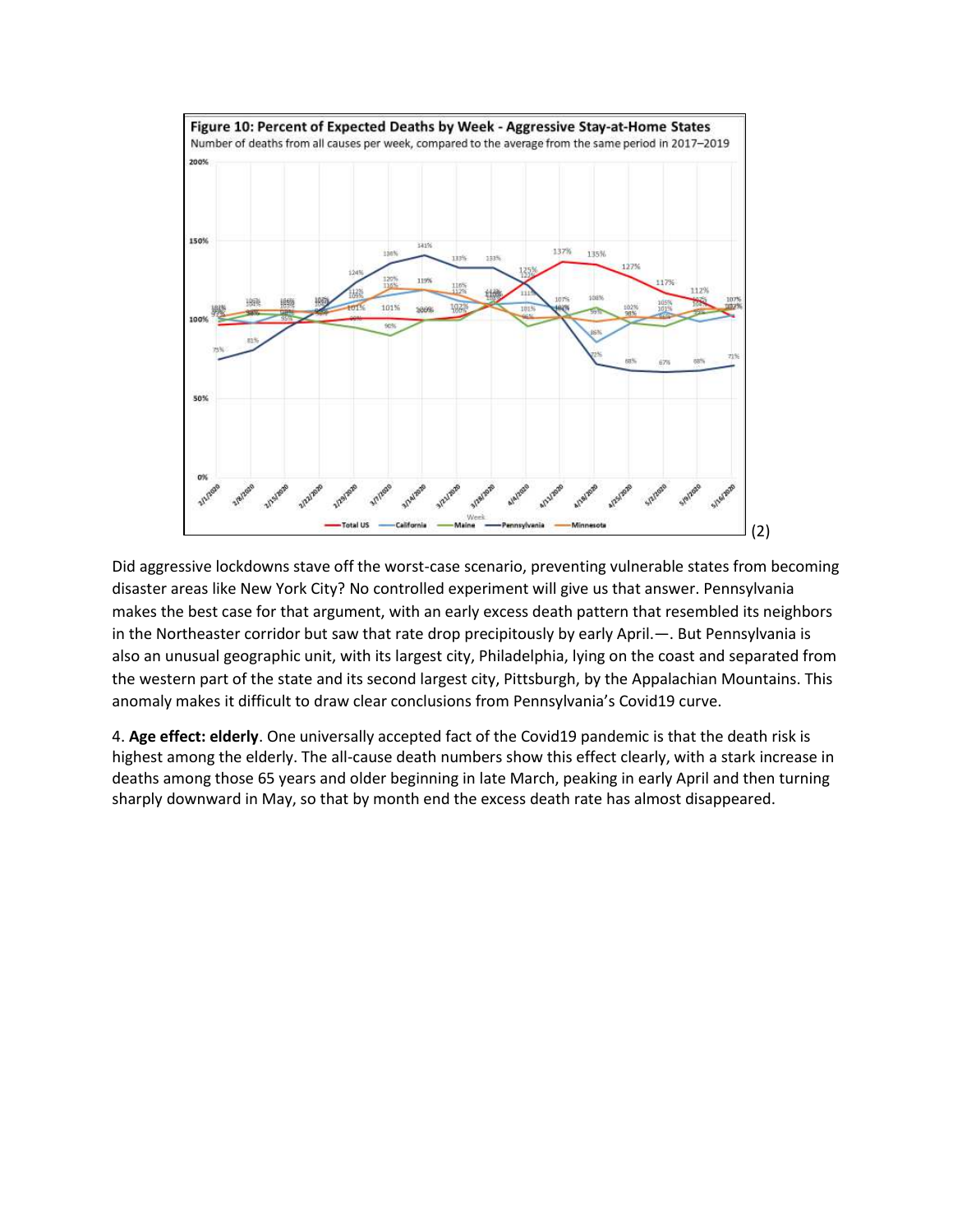

Tens of thousands of excess deaths in this age group have driven a large portion of overall US excess deaths. Adults between 18-64 years of age show a similar pattern in excess deaths as the elderly, although the overall death toll has been less



With a dataset that provides more detailed age groupings, the impact is even more clear: the older the age cohort, the more total deaths increased during the pandemic.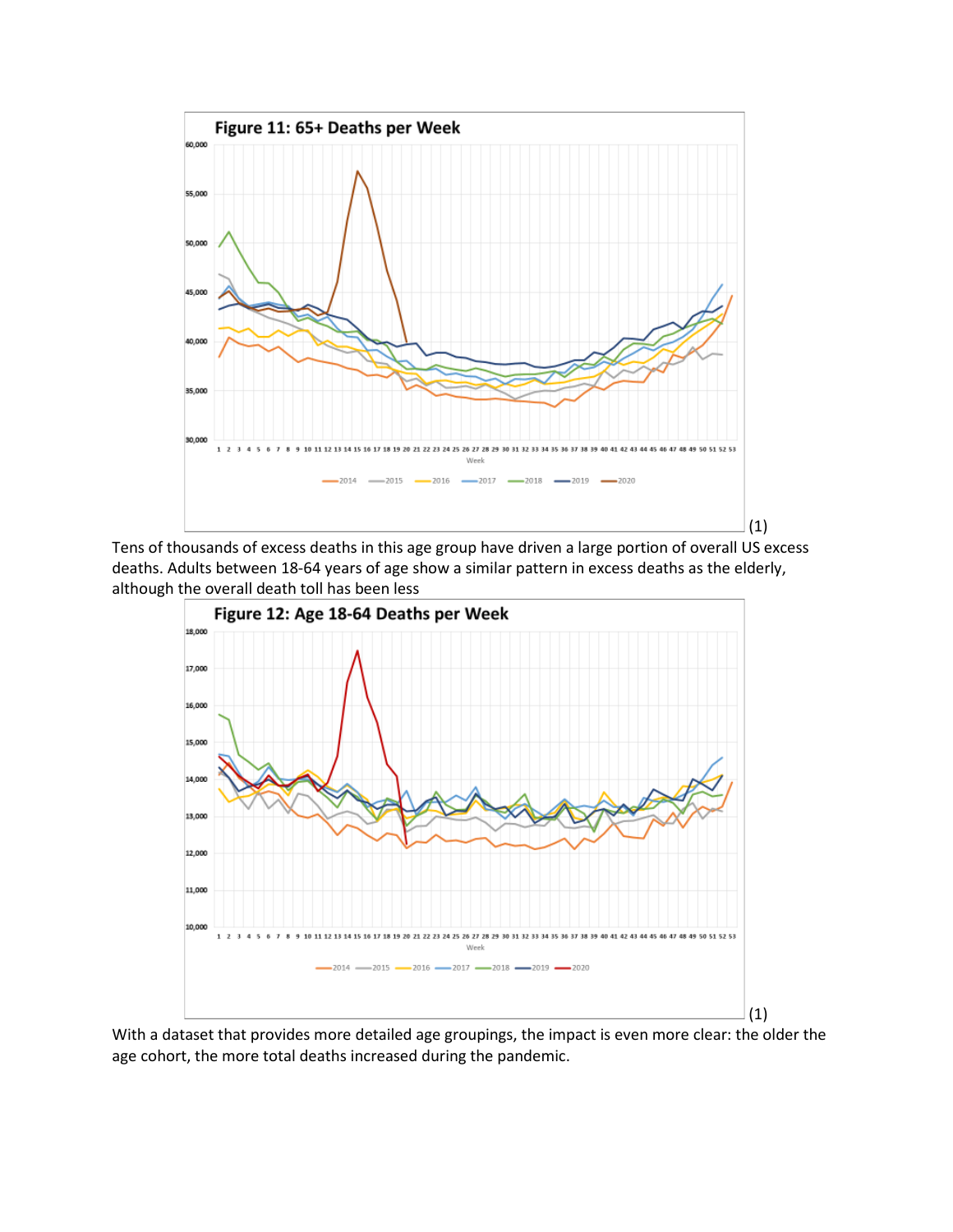

The largest number of deaths as well as increases in deaths occur in those aged 85 years old and older, followed by those aged 75-84, next by the age group from 65-74. The sole remaining group showing an increase in deaths during the pandemic was the group aged 55-64, with a modest increase in deaths during April. For all age cohorts with ages under 55, the impact of the pandemic is undetectable.

Most observers believe they understand this age effect and discount it. That older people die more frequently is no excuse not to protect them from the pandemic. But as we have deployed lockdowns as a blunt instrument to protect the elderly from a tragic and premature loss of life-years, we have missed a completely unintended and beneficial benefit of the lockdowns: an unexplained collapse in excess deaths among the young, especially children and infants.

5. **Age effect: children**. Deaths among children under 18 years of age are relatively rare and show patterns that are different from their seniors. The pronounced cyclical effect in all-cause deaths one sees among adults is entirely absent in children. And whereas weekly deaths among adults dominate the overall US death toll—around 13,000 deaths per week in 18-64-year-olds and 35-40,000 deaths per week among those 65 and older—weekly deaths among children are scattered across the states and typically fall around 700. Well over half of that occurs in infants under 1 year of age.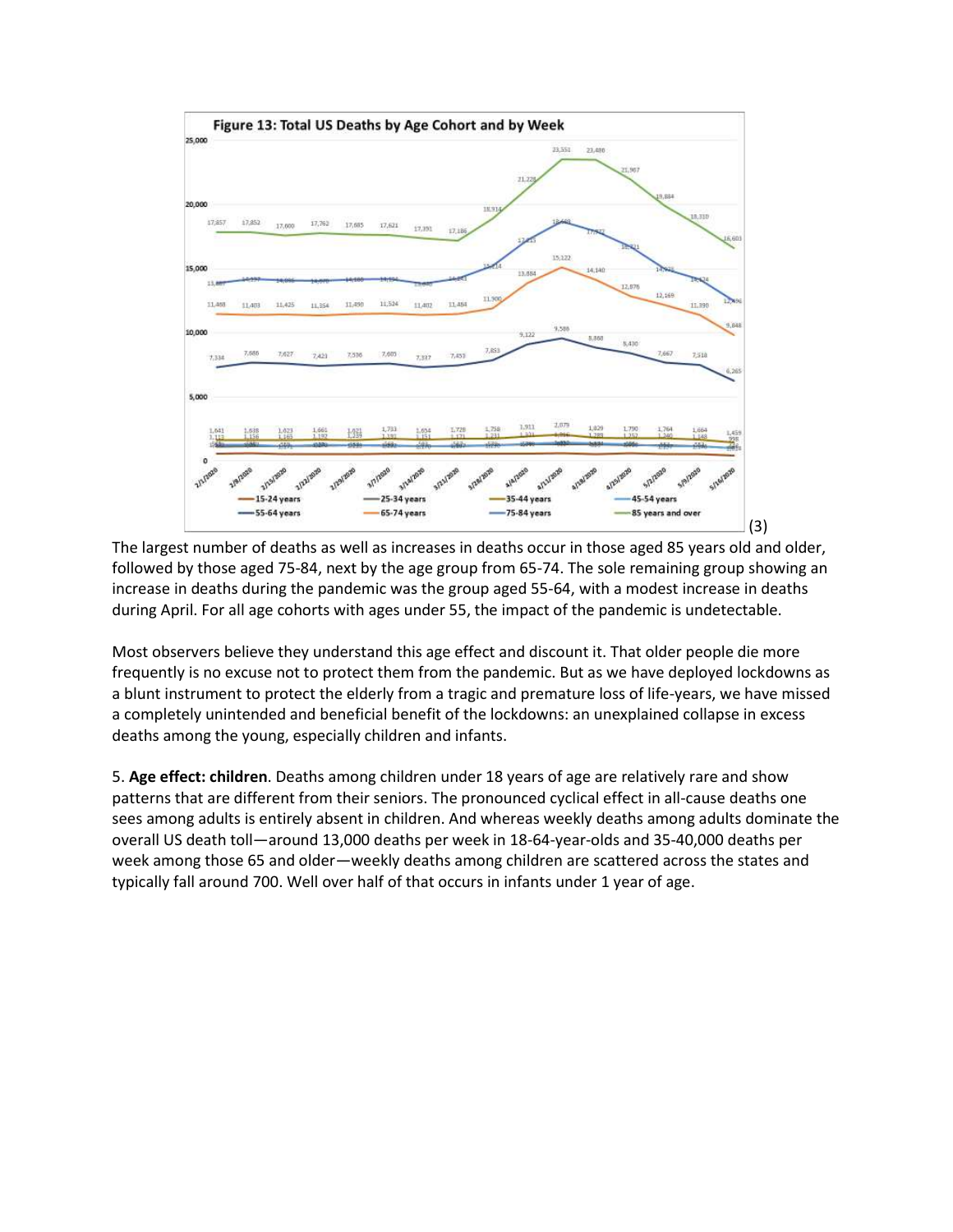

But the pandemic experience has brought on a surprising effect on this expected death rate among children. Starting in early March, expected deaths began a sharp decline, from an expected level of around 700 deaths per week to well under 500 by mid-April and throughout May. As untimely deaths spiked among the elderly in Manhattan nursing homes and in similar settings all over the country, something mysterious was saving the lives of children. As springtime in America came along with massive disruptions in family life amid near universal lockdowns, roughly 30% fewer children died.

Was this a protective effect of school closures? Were teenagers getting themselves into risky situations at a lower rate? No. There was very little effect among school age children or adolescents.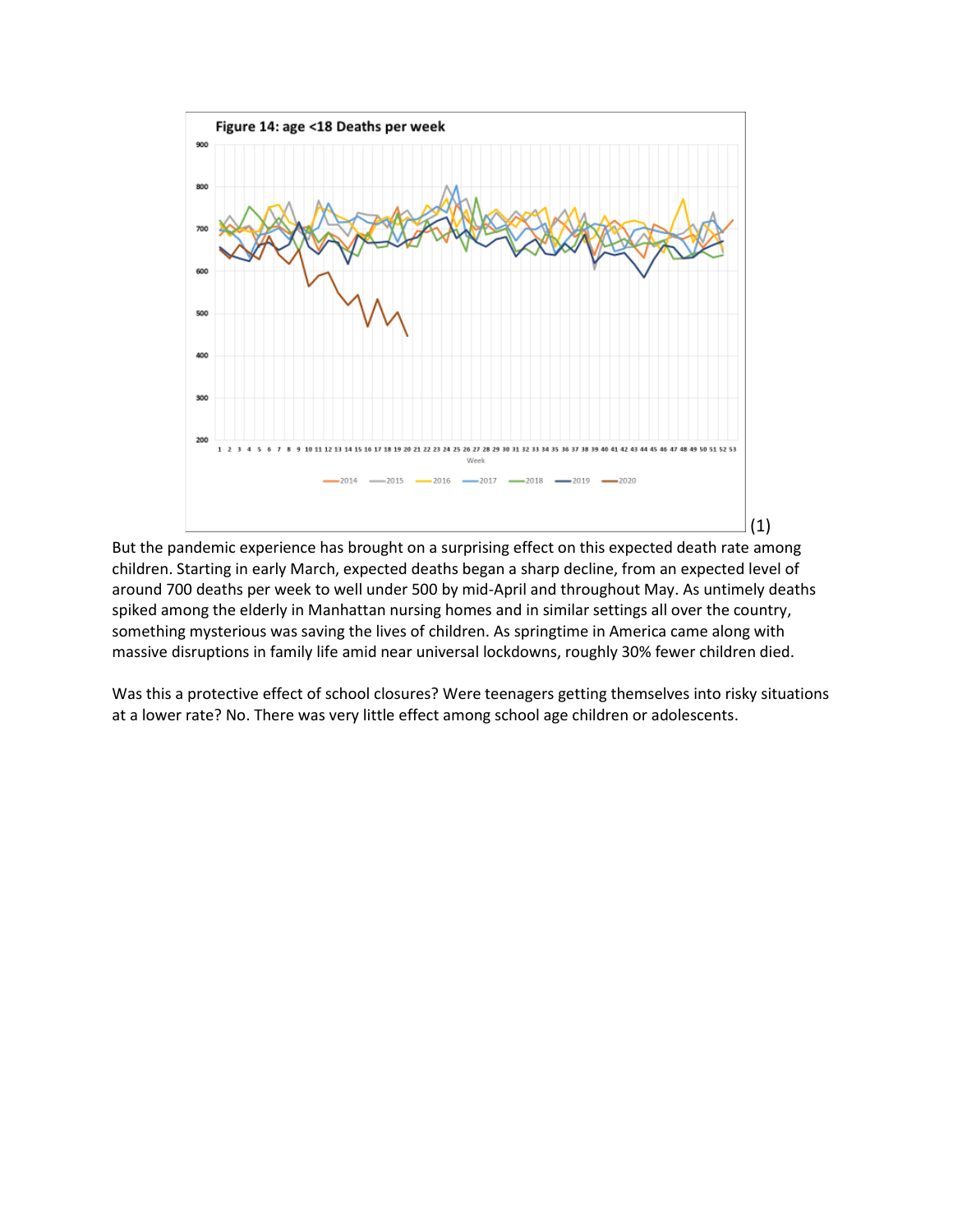

Virtually the entire change came from infants. Somehow, the changing pattern of American life during the lockdowns has been saving the lives of hundreds of infants, over 200 per week.



Deaths in infants and children occur at a higher rate in minority groups. So, the reduction in childhood deaths during the lockdowns has meant that the lives of black and Hispanic infants and children have been saved at a higher rate.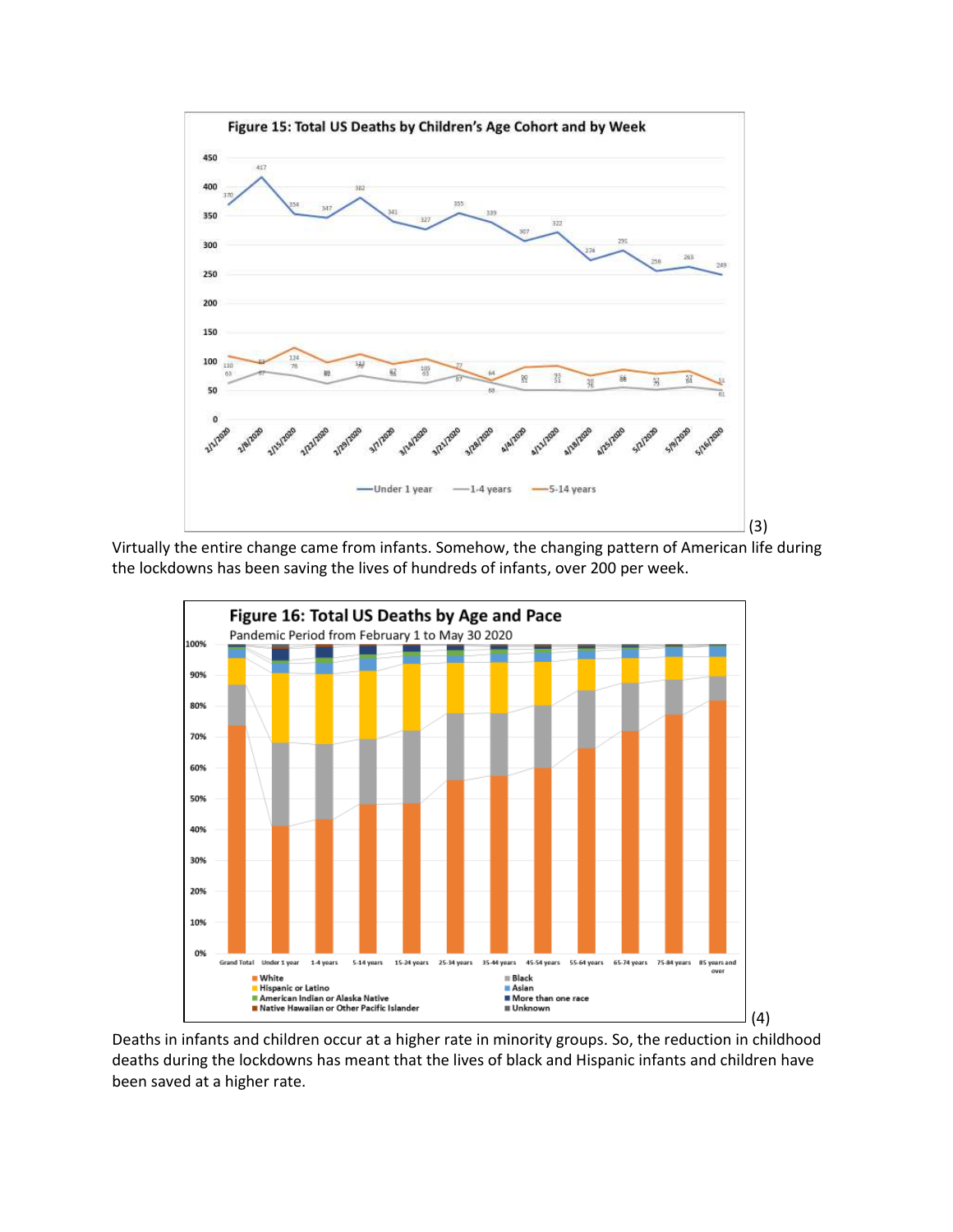6. **Net effect in life-years.** Every untimely death is tragic. But if one considers life-years lost, the premature death of an infant carries more weight than the premature death of someone whose life expectancy is 5 years or less. And whereas the median age at death of, say, a Minnesotan dying of Covid19 is 83, the typical life expectancy of that senior citizen absent Covid19 might be just 2-3 more years. By comparison, when an infant in lockdown avoids a death, the potential impact in life years saved can rise to 80 years or more.

When one measures the net effect of life years either lost or gained during the pandemic and associated lockdowns, the net result across age groups is unexpectedly mixed. (5)

| Figure 17: Average Life Expectancy per Age Cohort |      |  |
|---------------------------------------------------|------|--|
| Under 1 year                                      | 78.2 |  |
| 1-4 years                                         | 76.5 |  |
| $5-14$ years                                      | 69.5 |  |
| $15-24$ years                                     | 59.7 |  |
| $25-34$ years                                     | 50.3 |  |
| 35-44 years                                       | 41.0 |  |
| 45-54 years                                       | 32.4 |  |
| 55-64 years                                       | 23.5 |  |
| $65-74$ years                                     | 15.9 |  |
| 75-84 years                                       | 9.3  |  |
| 85 years and over                                 | 2.5  |  |

Not surprisingly, excess deaths are highest in the oldest seniors where life expectancy is the lowest. Combining the excess deaths with life expectancy by age group (with an adjustment for the quality of those life-years) shows the toll of the pandemic: about 540,000 life-years lost among those 65 and older. (3) (5) (6)

By comparison, the reduction in expected deaths is highest in infants, where the life expectancy benefits are the greatest. Compared to expectations, the lives of over 200 infants per week were saved during the month of May. Combining the number of lives saved in infants and children aged 1-4, demonstrates a smaller but comparably large and beneficial effect: roughly 145,000 life-years saved among children under 5.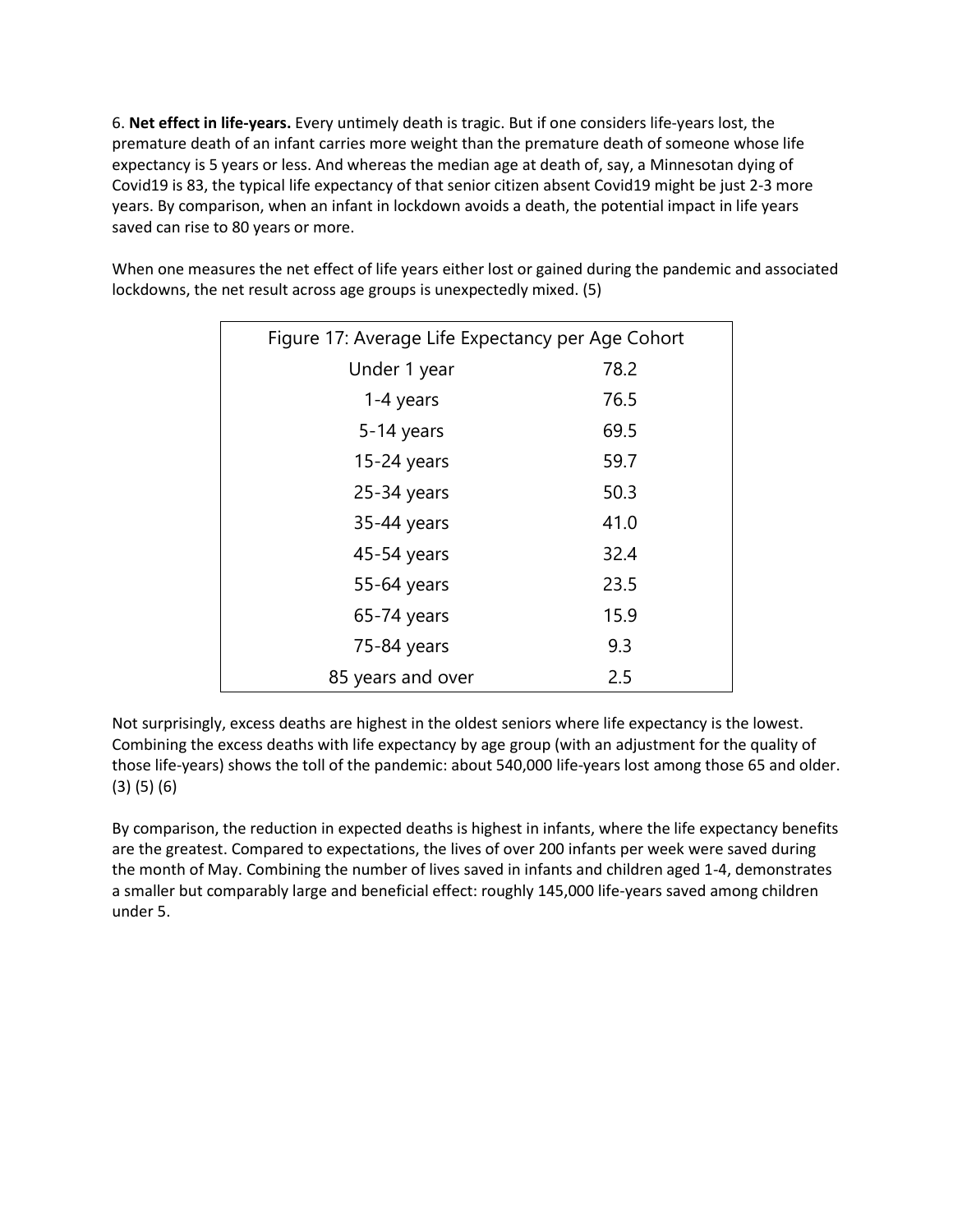| Figure 18: Quality-Adjusted Life-Years (QALY) Saved or Lost<br>by US Age Group<br><b>During COVID-19 Pandemic</b><br>Feb 1 - May 16, 2020 |            |  |
|-------------------------------------------------------------------------------------------------------------------------------------------|------------|--|
| Under 1 Year                                                                                                                              | 110,358    |  |
| 1-4 Years                                                                                                                                 | 13,729     |  |
| 5-14 years                                                                                                                                | 14,590     |  |
| <b>15-24 Years</b>                                                                                                                        | 15,352     |  |
| <b>Age &lt;25 Life Years Saved</b>                                                                                                        | 154,029    |  |
|                                                                                                                                           |            |  |
| $25-34$ years                                                                                                                             | (53, 678)  |  |
| 35-44 years                                                                                                                               | (115, 648) |  |
| 45-54 years                                                                                                                               | (68, 264)  |  |
| 55-64 years                                                                                                                               | (234, 432) |  |
|                                                                                                                                           |            |  |
| 65+ Life Years Lost                                                                                                                       | (540, 077) |  |
| 65-74 years                                                                                                                               | (341, 519) |  |
| 75-84 years                                                                                                                               | (172, 317) |  |
| 85 years and over                                                                                                                         | (26, 240)  |  |

Noting the surprising effect of the lockdown on infants and children under 5 does nothing to negate the tragic effect of the pandemic on the elderly. It does, however, raise a question: why are so many fewer children dying?

7. **Causation**? When infants die, the cause is frequently some form of congenital condition or birth defect. Sadly, accidents and homicides are frequent causes as well. There are however, frequent cases in which previously healthy infants die unexpectedly. These deaths are usually classified as "Sudden Infant Death Syndrome" or SIDS. According to the CDC, SIDS deaths are one of the two largest causes of death among infants aged 1 month to 1 year. (7)

#### **Figure 19: Postnatal Infant Causes of Death, 2017 (aged 1 month - 1 year)**

| Cause                                         | $IMR*$<br>0.32 |
|-----------------------------------------------|----------------|
| <b>Congenital Malformation</b><br><b>SIDS</b> | 0.32           |
| Accidents                                     | 0.31           |
| <b>Circulatory Complications</b>              | 0.09           |
| Homicide                                      | 0.07           |
|                                               |                |

\*Deaths per 1000 live births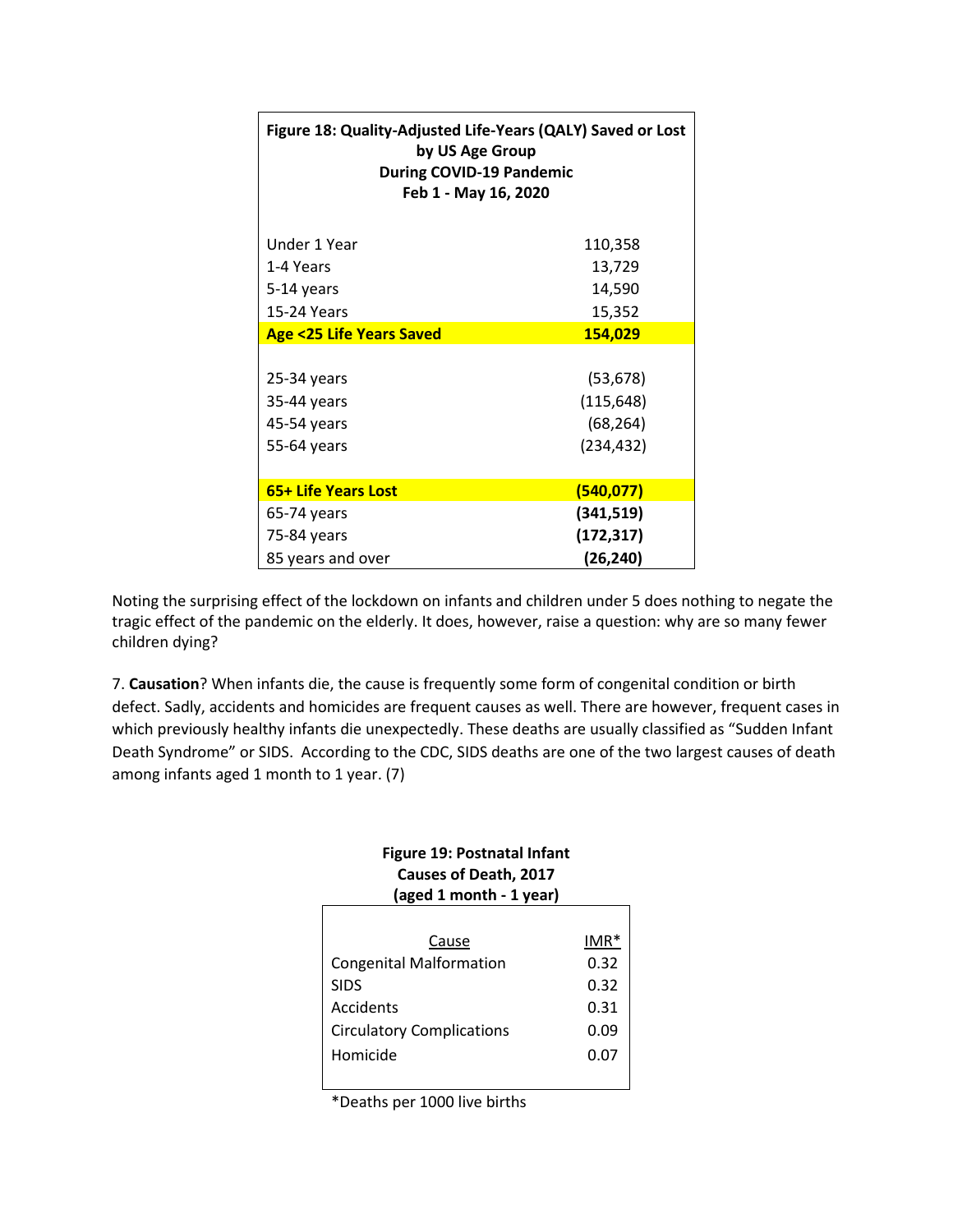We have no specific data on the trend in SIDS deaths during the pandemic. We have, however, heard anecdotal reports from emergency room (ER) doctors suggesting some have observed a decline in SIDS. One doctor who says he might see 3 cases of SIDS in a typical week has seen zero cases since the pandemic and associated lockdowns began.

What has changed during this period that might have such an effect? Are infant deaths not being recorded? Are parents taking better care of their families while working remotely and their children are not going to school? There are many possible hypotheses about the infant death decline.

One very clear change that has received publicity is that public health officials are bemoaning the sharp decline in infant vaccinations as parents are not taking their infants into pediatric offices for their regular well-baby checks. In the May 15 issue of the CDC Morbidity and Mortality Weekly Report (MMWR), a group of authors from the CDC and Kaiser Permanente reported a sharp decline in provider orders for vaccines as well as a decline in pediatric vaccine doses administered. (8) These declines began in early march, around the time infant deaths began declining.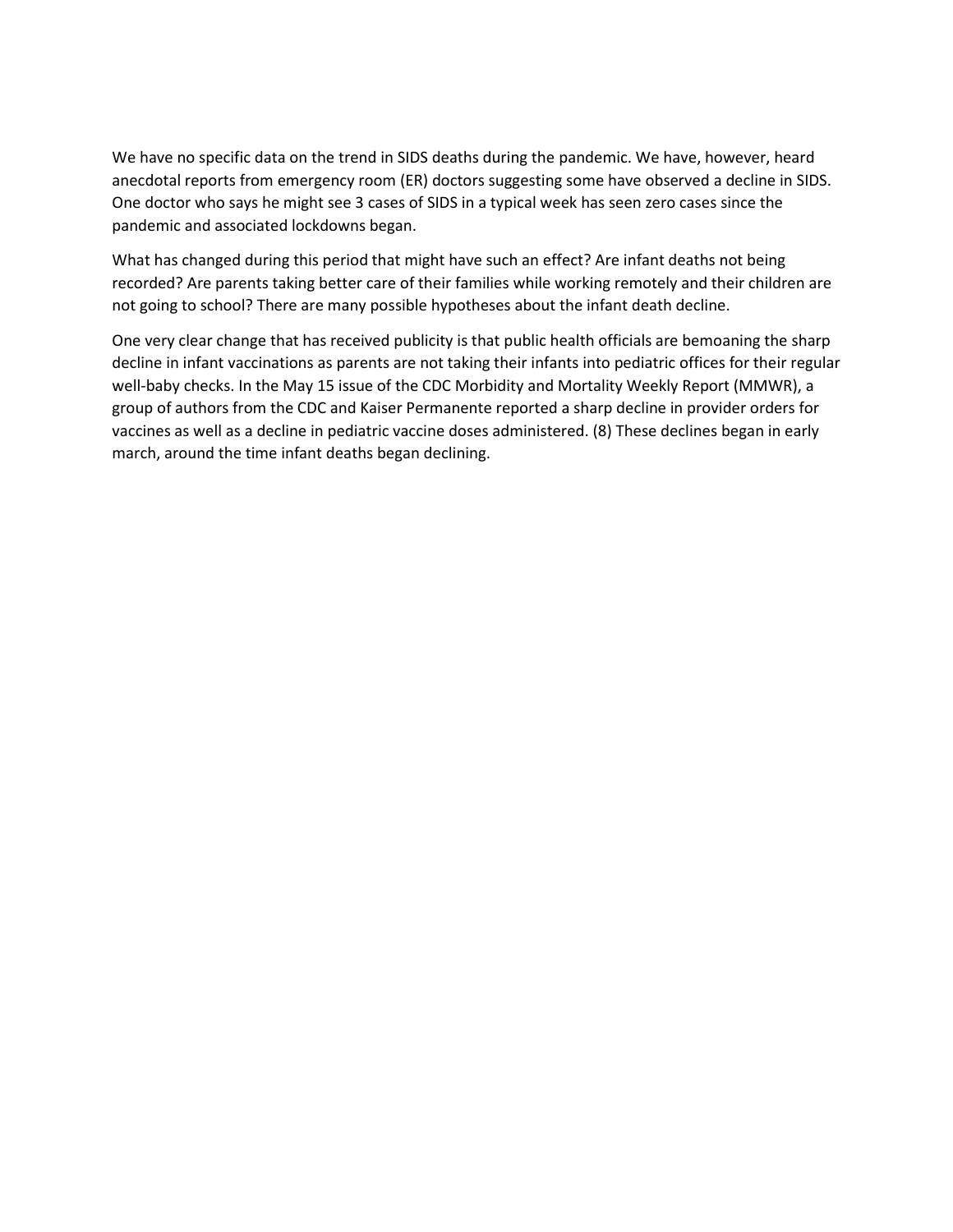

This effect may not be confined to the U.S. The World Health Organization issued a press release on May 22 noting that, "Since March 2020, routine childhood immunization services have been disrupted on a global scale that may be unprecedented since the inception of expanded programs on immunization (EPI) in the 1970s." (9) Are fewer children dying because their parents are skipping their routine childhood vaccines? If lives are being saved during the pandemic, this is a question that urgently needs answering.

\* \* \*

Covid19 is unique among recent pandemics in that the mortality toll is measurable, real and convincing. It is also nearly certain to be transitory, but that won't stop the propaganda juggernaut from rolling forward. However, as the saying goes, "the best laid plans of mice and men often go awry." What no one would have predicted in advance of Covid19 is that the extreme lockdown response has produced a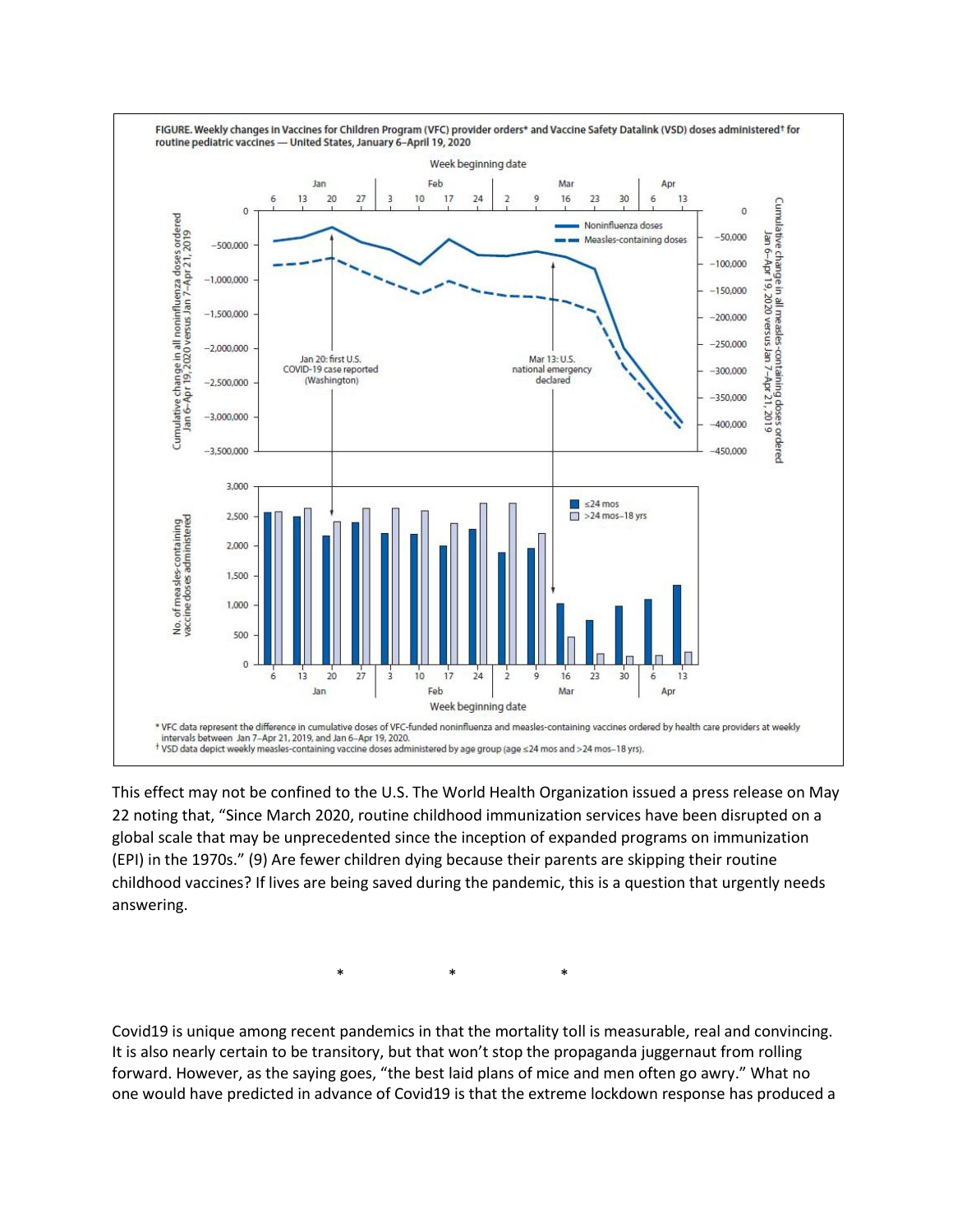natural experiment that actually calls into question the very actions—widespread, mandated vaccines for all--that the infectious disease and public health community have been pushing for years. We should mourn the deaths of the elderly Manhattan nursing home residents but also take heed of the hundreds of avoided infant deaths. Only with that kind of balance will we draw the proper lessons from the pandemic and the lockdowns that have followed in its wake.

### References

1. **The Centers for Disease Control and Prevention.** National Center for Health Statistics Mortality Surveillance System. [Online] [Cited: June 6, 2020.] https://gis.cdc.gov/grasp/fluview/mortality.html.

2. —. Provisional Death Counts for Coronavirus Disease (COVID-19). [Online] [Cited: June 6, 2020.] https://www.cdc.gov/nchs/nvss/vsrr/COVID19/index.htm.

3. —. Provisional COVID-19 Death Counts by Sex, Age, and Week. [Online] [Cited: June 6, 2020.] https://data.cdc.gov/NCHS/Provisional-COVID-19-Death-Counts-by-Sex-Age-and-W/vsak-wrfu.

4. —. Deaths involving coronavirus disease 2019 (COVID-19) by race and Hispanic origin group and age, by state. [Online] [Cited: June 6, 2020.] https://data.cdc.gov/NCHS/Deaths-involving-coronavirusdisease-2019-COVID-19/ks3g-spdg.

5. **Social Security Administration.** Actuarial Life Table. [Online] [Cited: June 7, 2020.] https://www.ssa.gov/oact/STATS/table4c6.html.

6. **The Centers for Disease Control and Prevention.** Weekly counts of deaths by jurisdiction and age group. [Online] [Cited: June 7, 2020.] https://data.cdc.gov/NCHS/Weekly-counts-of-deaths-byjurisdiction-and-age-gr/y5bj-9g5w.

7. —. NCHS Data Brief, Number 355. [Online] January 2020. [Cited: May 16, 2020.] https://www.cdc.gov/nchs/data/databriefs/db355\_tables-508.pdf#4.

8. **Santoli, Jeanne M et al.** Effects of the COVID-19 Pandemic on Routine Pediatric Vaccine Ordering and Administration — United States, 2020. *cdc.gov.* [Online] May 15, 2020. https://www.cdc.gov/mmwr/volumes/69/wr/mm6919e2.htm#F1\_down.

9. **World Health Organization.** At least 80 million children under one at risk of diseases such as diphtheria, measles and polio as COVID-19 disrupts routine vaccination efforts, warn Gavi, WHO and UNICEF. [Online] [Cited: May 23, 2020.] https://www.who.int/news-room/detail/22-05-2020-at-least-80-million-children-under-one-at-risk-of-diseases-such-as-diphtheria-measles-and-polio-as-covid-19 disrupts-routine-vaccination-efforts-warn-gavi-who-and-unicef.

## Endnotes:

The Centers for Disease Control and Prevention note the following regarding underreporting in most recent weeks. To ensure that the signals we are reporting are not the result of these reporting lags, we have deliberately excluded the most recent four weeks of available data (the charts are week ending